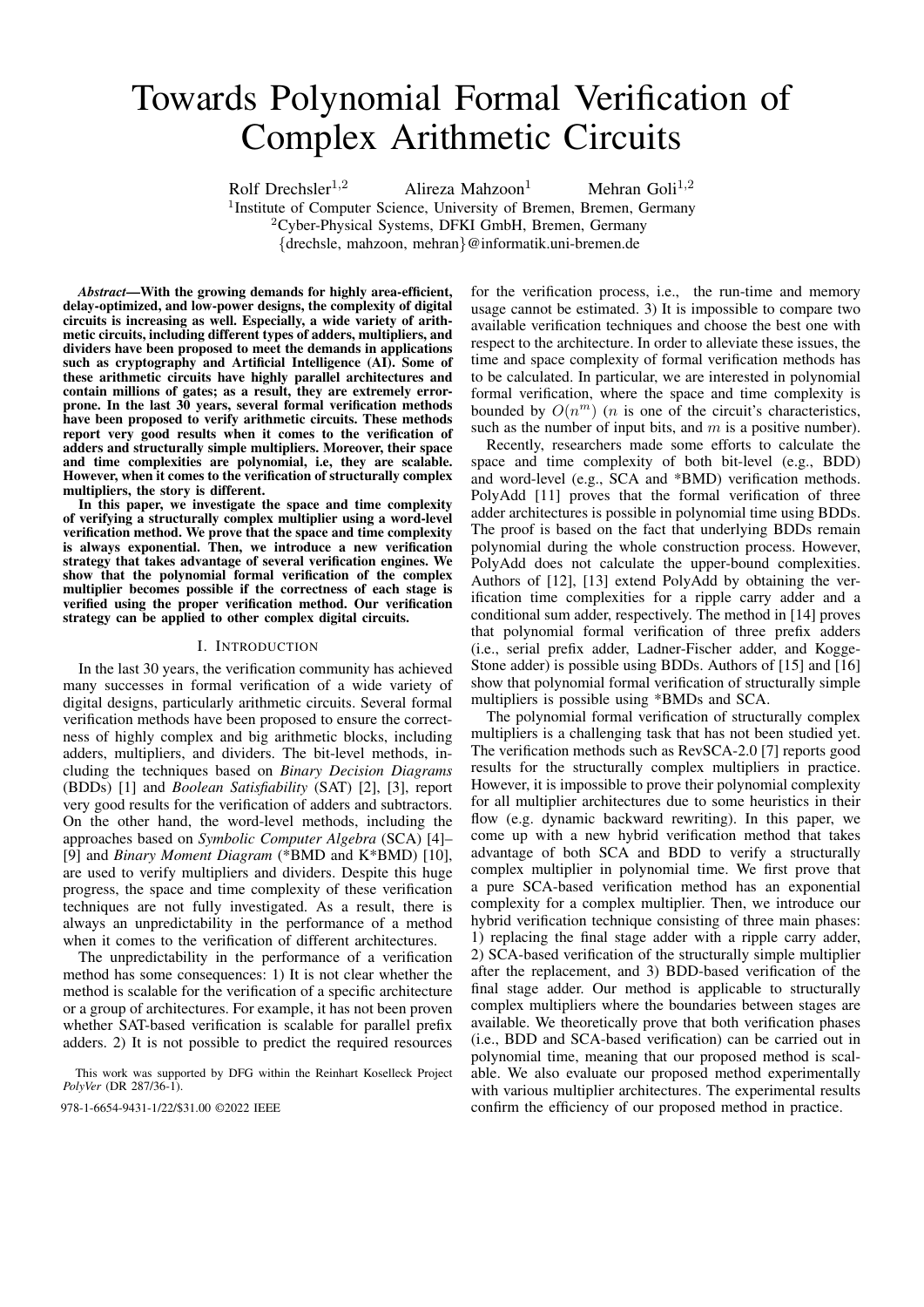

Fig. 1: General multiplier structure

#### II. PRELIMINARIES

# *A. Multiplier Structure*

Fig. 1 shows an integer multiplier consisting of three stages: (1) *Partial Product Generator* (PPG) which generates partial products from two inputs, (2) *Partial Product Accumulator* (PPA) which reduces partial products using multi-operand adders and computes their sums, and (3) *Final Stage Adder* (FSA) which converts these sums to the corresponding binary output.

There are several architectures for each stage of a multiplier. These architectures are chosen with respect to the design goals, e.g. small area, low delay, and the small number of wiring tracks. If the second and third stages of a multiplier are made of only atomic blocks (e.g. half-adders, full-adder, and 4:2 compressors) [5], we call it structurally simple. The SCAbased verification reports very good results for the structurally simple multipliers. On the other hand, if the second and third stages (usually FSA) are not fully made of atomic blocks, we call them structurally complex. Formal verification of structurally complex multipliers is a challenge for the SCAbased methods. Thus, researchers usually take advantage of some heuristics in the flow to make the SCA-based verification possible.

# *B. Verification using SCA*

We briefly summarize some basics of SCA:

- Monomial: power product of the variables, i.e.  $M = x_1^{a_1} x_2^{a_2} \dots x_n^{a_n}$  where  $a_i \ge 0$ .
- Polynomial: finite sum of monomials, i.e.  $P = c_1M_1 +$  $\cdots + c_i M_i$  with coefficients in field k.
- Division: Assuming  $p$  is a polynomial and  $F$  is a set of polynomials, the division of p by F is denoted by  $p \stackrel{F}{\to} r$ , where  $r$  is called remainder.

The goal of SCA-based verification is to formally prove that all signal assignments consistent with the gate-level or *AND Inverter Graph* (AIG) representation evaluate the *Specification Polynomial* (SP) to 0. The SP determines the function of an arithmetic circuit based on its inputs and outputs, e.g. for the  $2 \times 2$  multiplier of Fig.  $2 SP = 8Z_3 + 4Z_2 + 2Z_1 +$  $Z_0 - (2A_1 + A_0)(2B_1 + B_0)$ , where  $8Z_3 + 4Z_2 + 2Z_1 + Z_0$ represents the word-level representation of the 4-bit output, and  $(2A_1 + A_0)(2B_1 + B_0)$  represents the product of the 2-bit inputs.

Before verification, the nodes of an AIG (or gates of a gate-level representation) should be modeled as polynomials



Fig. 2:  $2 \times 2$  mult Fig. 3: Backward rewriting steps

describing the relation between inputs and outputs. Based on the type of nodes and edges, five different operations might happen in an AIG. Assuming z is the output, and  $n_i$  and  $n_j$ are the inputs of a node:

 $z = n_i \Rightarrow p_N := z - n_i,$   $z = n_i \land n_i \Rightarrow p_N := z - n_i n_i,$  $z = \neg n_i \Rightarrow p_N := z - 1 + n_i, \quad z = \neg n_i \wedge n_j \Rightarrow p_N := z - n_j + n_i n_j,$  $z = \neg n_i \land \neg n_j \Rightarrow p_N := z - 1 + n_i + n_j - n_i n_j.$  (1)

The extracted node polynomials are in the form  $P_N = x$  $tail(P_N)$  where x is the node's output, and  $tail(P_N)$  is a function based on the node's inputs. Similarly, the polynomials for the gates can be extracted in a gate-level representation (see [4], [17]).

Based on the Gröbner basis theory, all signal assignments consistent with the AIG evaluate the specification polynomial  $SP$  to 0, iff the remainder of dividing  $SP$  by the AIG node polynomials is equal to 0 (see [8] for more details).

The step-wise division of SP by node polynomials is shown in Fig. 3 for the  $2 \times 2$  multiplier. Since the remainder is zero, the circuit is bug-free. In arithmetic circuits, dividing  $SP_i$  by a node polynomial  $P_{N_i} = x_i - tail(P_{N_i})$  is equivalent to substituting  $x_i$  with  $tail(P_{N_i})$  in  $SP_i$ . For example, dividing  $SP_3$  by  $P_{n_{11}}$  in Fig. 3 is equivalent to substituting  $n_{11}$  with  $tail(P_{n_{11}}) = n_4 n_7$  in  $SP_3$ . In the results, we always replace powers  $x_i^{a_i}$  with  $a_i > 1$  by  $x_i$ , since  $x_i$  can only take values from  $\{0, 1\}$ . In the theory, this corresponds to adding  $x_i^2 - x_i$ to the node polynomials. The process of step-wise division (substitution) is called *backward rewriting*. We refer to this intermediate polynomial as  $SP_i$  in the rest of the paper.

# *C. Verification using BDDs*

We briefly summarize some basics of BDD:

- Binary Decision Diagram (BDD): a directed, acyclic graph whose nodes have two edges associated with the values of the variables 0 and 1. A BDD contains two terminal nodes (leaves) that are associated with the values of the function 0 or 1.
- Ordered BDD (OBDD): a BDD, where the variables occur in the same order in each path from the root to a leaf.
- Reduced OBDD (ROBDD): an OBDD that contains a minimum number of nodes for a given variable order.

We refer to ROBDD as BDD in the rest of the paper since it is the canonical representation that is used in the verification of arithmetic circuits.

The ITE operator (If-Then-Else) is used to calculate the results of the logic operations in BDDs:

$$
ITE(f, g, h) = (f \wedge g) \vee (\bar{f} \wedge h), \tag{2}
$$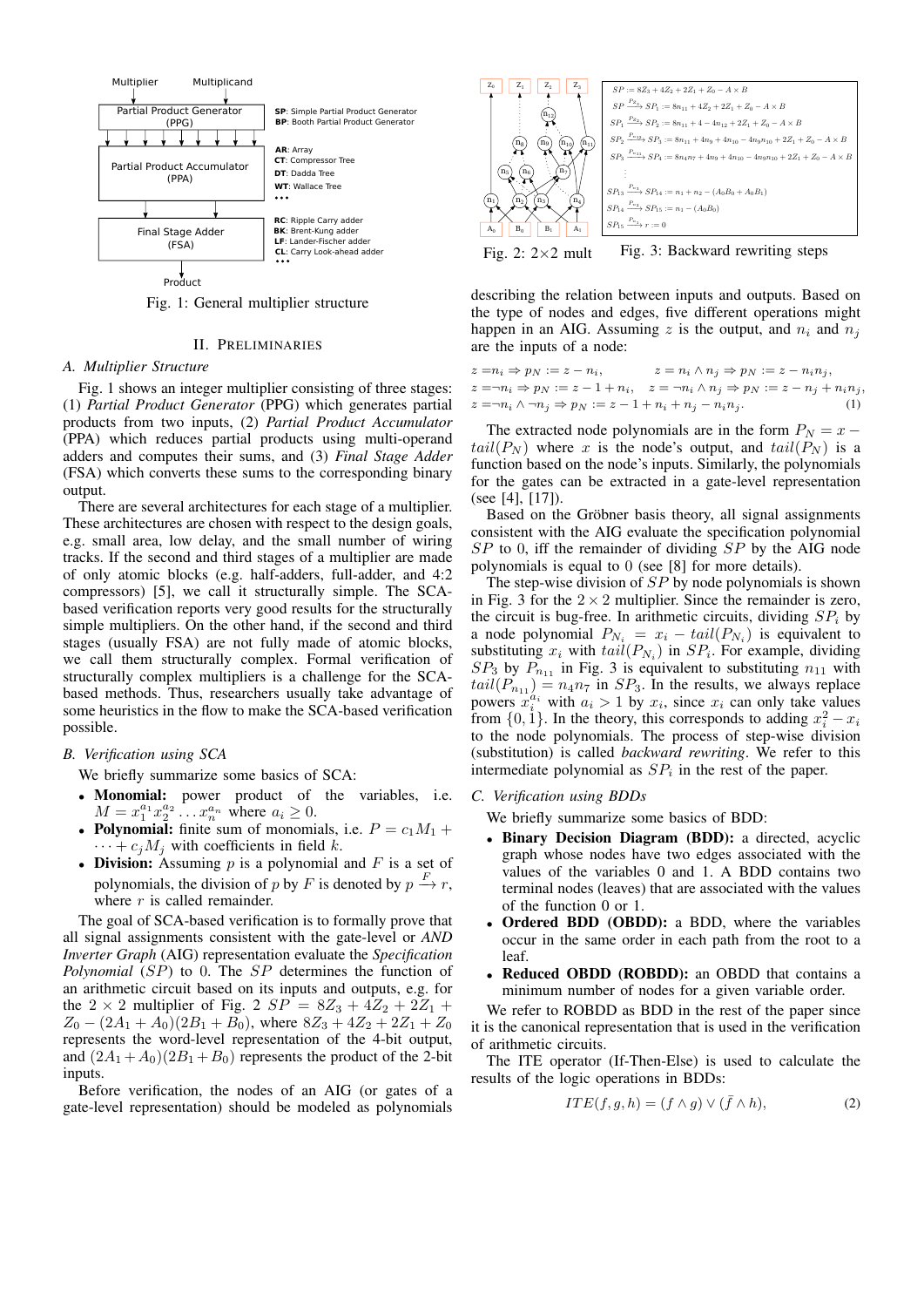Algorithm 1 If-Then-Else (ITE)

Input: f, g, h BDDs<br>Output: ITE BDD 1: if terminal case then<br>2: return  $result$ 3: else if computed-table has entry  $\{f, g, h\}$  then<br>4: return  $result$ 4: return  $result$ <br>5: else 5: **else**<br>
6:  $v = \text{top variable for } f, g, \text{or } h$ <br>
7:  $t = ITE(f_{v=1}, g_{v=1}, h_{v=1})$ <br>
8:  $e = ITE(f_{v=0}, g_{v=0}, h_{v=0})$ <br>
9:  $r = FindOrAddUniquerTable(v, t, e)$ <br>
10: *InsertComputedTable*({f, g, h}, r) 11: return R

The basic binary operations can be presented using the ITE operator:

$$
f \wedge g = ITE(f, g, 0), \qquad f \vee g = ITE(f, 1, g),
$$
  
\n
$$
f \oplus g = ITE(f, \overline{g}, g), \qquad \overline{f} = ITE(f, 0, 1).
$$
 (3)

ITE can be also used recursively in order to compute the results:

$$
ITE(f, g, h) =ITE(x_i,ITE(f_{x_i}, g_{x_i}, h_{x_i}),ITE(f_{\overline{x}_i}, g_{\overline{x}_i}, h_{\overline{x}_i})),
$$
\n(4)

where  $f_{x_i}$  ( $f_{\overline{x}_i}$ ) is the positive (negative) cofactor of f with respect to  $x_i$ , i.e., the result of replacing  $x_i$  by the value 1 (0).

The algorithm for calculating ITE operations is presented in Algorithm 1. The result is computed recursively based on Eq. (4) in this algorithm. When calculating the results of ITE operations for the  $f$ ,  $g$ ,  $h$  BDDs, the arguments for subsequent calls to the ITE subroutine are the subdiagrams of  $f, g$  and  $h$ . The algorithm employs two major data structures: a *Unique Table* to guarantee the canonicity of the BDDs (see Line 9), and a *Computed Table* to store results of previous computations and avoid repetition (see Line 10). The number of subdiagrams in a BDD is equivalent to the number of nodes. For each of the three arguments, the sub-routine is called at most once. Assuming that the search in the *Unique Table* is performed at a constant time, the computational complexity of the ITE algorithm, even in the worst-case, does not exceed  $O(|f| \cdot |g| \cdot |h|)$ , where  $|f|, |g|$  and  $|h|$  denote the size of the BDDs in terms of the number of nodes [18].

In order to formally verify an adder, we need to have the BDD representation of the outputs. Symbolic simulation helps us to obtain the BDD for each primary output. In a simulation, an input pattern is applied to a circuit, and the resulting output values are observed to see whether they match the expected values. On the other hand, symbolic simulation verifies a set of scalar tests (which usually covers the whole input space) with a single symbolic test. Symbolic simulation using BDDs is done by generating corresponding BDDs for the input signals. Then, starting from primary inputs, the BDD for the output of a gate (or a building block) is obtained using the ITE algorithm. This process continues until we reach the primary outputs. Finally, the output BDDs are evaluated to see whether they match the BDDs of an adder.

# III. VERIFICATION COMPLEXITY

In this section, we first investigate the time and space complexity of backward rewriting. Then, we consider a structurally complex multiplier and prove that it has an exponential verification complexity using SCA.

### *A. Backward Rewriting*

The main operation during backward rewriting is the substitution of gates/atomic blocks polynomials in  $SP_i$ . In order to calculate the time complexity of the whole backward rewriting process, we first have to obtain the complexity of a single substitution step. Assume that in step  $i$  of backward rewriting, the variable  $v$  is substituted by polynomial  $f$  in  $SP_i$ . The detailed substitution steps are as follows:

- 1)  $SP_i$  is searched for all occurrences of variable v,
- 2) all occurrences of variable  $v$  are substituted by  $f$ ,
- 3) the multiplications between  $f$  and the monomials are performed and the newly generated monomials are added to  $SP_i$ , and
- 4) it is checked whether the newly generated monomials can be simplified with the existing monomials; if yes, the coefficients are updated.

The time complexity of a single substitution is calculated by adding up the computational complexity of each step. The computational complexity of steps 1 and 4 are dependent on the size of  $SP_i$  before and after substitution since the polynomial has to be traversed in both cases. On the other hand, the computational complexity of steps 2 and 4 relies on the number of variable  $v$  occurrences in  $SP_i$ . Finally, the backward rewriting time complexity is obtained by adding up the time complexity of each substitution step (i.e., including 4 sub-steps).

The space complexity of SCA-based verification is calculated based on the maximum size of  $SP_i$  during backward rewiring with respect to the number of variables.

#### *B. Verification of a Structurally Complex Multiplier*

Formal verification of structurally complex multipliers is a big challenge for the SCA-based verification methods. A large number of monomials are generated during the backward rewriting, leading to a memory shortage and consequently the verification failure. It has been shown experimentally in [7] that a large number of monomials (and variables) are generated during the backward rewriting of the FSA stage when it is not only made of atomic blocks (i.e., half-adders, full-adders, and 4:2 compressors). The only FSA architecture which is fully made of atomic blocks is ripple carry adder. Thus, employing other architectures (e.g., carry look-ahead adder and prefix adders) as FSA results in a structurally complex multiplier and therefore an explosion during backward rewriting.

Despite several experiments, the explosion during the verification of structurally complex multipliers has not been yet theoretically investigated. Thus, we now consider a structurally complex multiplier with a carry look-ahead adder as its FSA and prove that its verification complexity is exponential.

The Boolean formulation of a  $n$ -bit carry look-ahead adder is as follows:

$$
G_i = x_i \wedge y_i,
$$
  
\n
$$
P_i = x_i \oplus y_i,
$$
  
\n
$$
c_1 = G_0 \vee (c_0 \wedge P_0),
$$
  
\n
$$
c_2 = G_1 \vee (G_0 \wedge P_1) \vee (c_0 \wedge P_0 \wedge P_1),
$$
  
\n
$$
c_3 = G_2 \vee (G_1 \wedge P_2) \vee (G_0 \wedge P_1 \wedge P_2) \vee (c_0 \wedge P_0 \wedge P_1 \wedge P_2),
$$
  
\n... (5)

where  $x_i$  and  $y_i$  are  $i^{th}$  bits of the first and second inputs, and  $c_i$  is a carry. In a carry look-ahead adder, the carry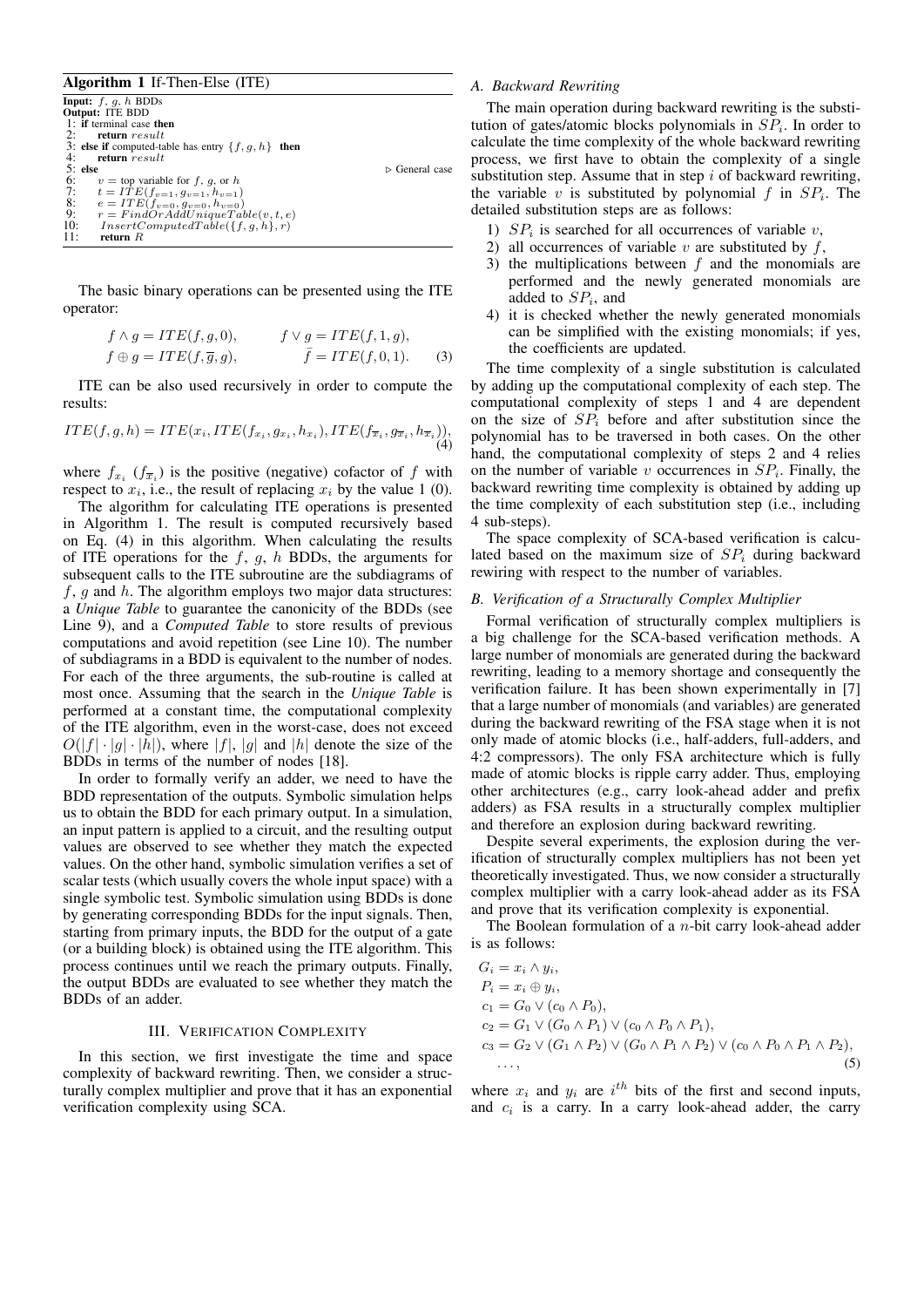

Fig. 4:  $SP_i$  size during the verification of  $16 \times 16$  multipliers (SP: simple PPG, AR: array, WT: Wallace tree, BD: balanced delay tree, RC: ripple carry adder, CL: carry look-ahead adder, KS: Kogge-Stone adder)

bits are generated in parallel and independently. In order to compute  $c_i$ , first, the AND operations are performed, and then the consecutive OR gates (OR gates chains) are used to obtain the carry. We consider the backward rewriting for  $c_n$  which contains n consecutive OR gates. Starting from the output of the FSA, the OR gates are first visited, and their polynomials are substituted in  $SP_i$ . The polynomial for  $c_n$ after the substitution of OR gate polynomials is as follows:

$$
\frac{c_n = X \vee Y}{x = X_1 \vee Y_1} c_n = X + Y - XY,
$$
  
\n
$$
\frac{X = X_1 \vee Y_1}{x_n} c_n = X_1 + Y_1 - X_1 Y_1 + Y - X_1 Y - Y_1 Y + X_1 Y_1 Y,
$$
  
\n
$$
\frac{X_1 = X_2 \vee Y_2}{x_n} c_n = X_2 + Y_2 - X_2 Y_2 + Y_1 - X_2 Y_1 - Y_2 Y_1
$$
  
\n
$$
+ X_2 Y_2 Y_1 + Y - X_2 Y - Y_2 Y + X_2 Y_2 Y - Y_1 Y + X_2 Y_1 Y
$$
  
\n
$$
+ Y_2 Y_1 Y - X_2 Y_2 Y_1 Y,
$$
  
\n(6)

The number of variables substituted in each step of backward rewriting is growing exponentially, i.e.,  $X$ ,  $X_1$ , and  $X_2$  occur 2, 4, and 8 times, respectively. As a result, the polynomial size increases exponentially in terms of the number of variables. On the other hand, the computational complexity of each substitution step depends on the number of variables. Thus, we can conclude that both the space and time complexities of the SCA-based verification are exponential.

Our proof indicates that if a structurally complex multiplier has a carry look-ahead adder as its FSA, independent of the first and second stage architectures, the verification complexity is exponential. It is possible to prove the exponential complexity for the verification of other structurally complex multipliers, containing optimized adders.

In addition to the theoretical proofs, we also confirm the exponential verification complexity of structurally complex multipliers in practice. Fig. 4 shows the size of intermediate polynomial  $SP_i$  during the verification of two 16 structurally complex multipliers, i.e.  $SP \circ WT \circ CL$  and  $SP \circ DT \circ BK$ against a structurally simple multiplier, i.e.  $SP \circ AR \circ RC$ (see Fig. 1 for abbreviations). The complex multipliers take advantage of optimized adders in their last stage. During the backward rewriting of complex multipliers, the size of  $SP_i$ grows very fast in the first steps, and an explosion happens in the number of monomials (variables). On the other hand, the size of  $SP_i$  remains almost constant for the structurally simple multiplier until the final steps; then, it starts to decrease. As a result, the experimental results also confirm that the SCA-based verification of structurally complex multipliers has exponential complexity.



Fig. 5: A  $4 \times 4$  structurally simple multiplier

Recently, researchers have extended SCA-based verification methods to verify structurally complex multipliers. For example, RevSCA-2.0 takes advantage of atomic blocks identification, vanishing monomials removal, and dynamic backward rewriting to avoid the explosion [7]. Despite the practical success of RevSCA-2.0, it is impossible to prove its polynomial space and time complexity due to the use of heuristics in its flow. Thus, we propose a new hybrid method in the next section to make the polynomial formal verification possible.

# IV. POLYNOMIAL VERIFICATION USING SCA AND BDD

The state-of-the-art SCA-based verification methods such as RevSCA-2.0 do not need any information on the structure of multipliers in order to prove their correctness. However, they cannot guarantee the polynomial space and time complexity. Thus, they cannot be used in applications where polynomial verification has to be ensured.

On the other hand, if the design hierarchy including the boundaries between the three stages (i.e. PPG, PPA, and FSA) and the components in each stage are available, we can propose a polynomial formal verification method based on SCA and BDD. Our method consists of three main steps:

- 1) the final stage of the multiplier, i.e. FSA, is replaced with a ripple carry adder,
- 2) the new multiplier architecture is verified using SCA,
- 3) the FSA is verified using BDDs.

If both verification methods ensure correctness, the multiplier is bug-free. Otherwise, it is buggy.

It is now possible to calculate the space and time complexity of SCA and BDD-based methods separately and prove that they are polynomial with respect to the multiplier size.

# V. POLYNOMIAL VERIFICATION OF SIMPLE MULTIPLIER

After replacing the FSA with a ripple carry adder, the complex multiplier is now converted into a structurally simple multiplier since the second and third stages are only made of atomic blocks (e.g. half-adders and full-adders). We now calculate the space and time complexity of SCA-based verification when it comes to structurally simple multipliers. Moreover, we prove that the polynomial formal verification is possible for these circuits.

Please consider the substitution steps in Section III-A again. During backward rewriting of structurally simple multipliers, there is always one occurrence of variable  $v$  in each step. Moreover, the size of polynomial  $f$ , and consequently the number of multiplications are constant. Therefore, steps 2 and 3 of substitution have constant computational complexity. On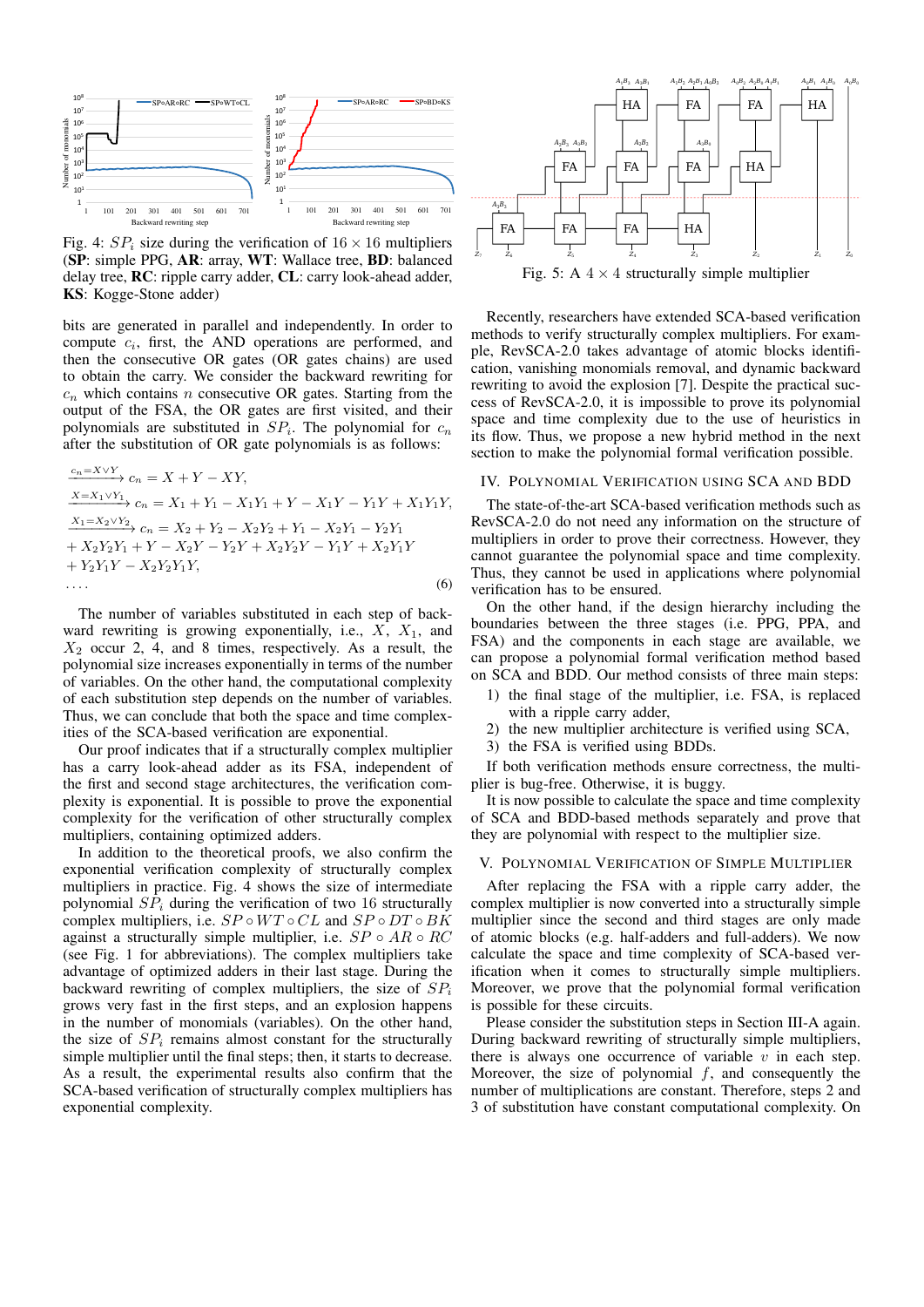the other hand, for finding variable  $v$  in  $SP_i$  in step 1 and simplifying the newly generated monomials in step 4, we have to go through all variables in  $SP_i$ . Hence, the complexity of steps 1 and 4 depends on the size of  $SP<sub>i</sub>$  with respect to the number of variables. We conclude that the time complexity of each substation step relies on the size of the current polynomial  $SP<sub>i</sub>$ . The overall time complexity of backward rewriting is obtained by adding up the complexity of each step.

Fig. 5 shows the structure of a  $4 \times 4$  simple multiplier. The second and third stages of the multiplier are only made of atomic blocks. There is always a simple word-level function that describes the relationship between inputs and outputs of an atomic block. The word-level functions for a half-adder, a full-adder, and a 4:2 compressor are as follows:

$$
HA(in : X, Y \quad out : C, S) \Rightarrow 2C + S = X + Y
$$
  
\n
$$
FA(in : X, Y, Z \quad out : C, S) \Rightarrow 2C + S = X + Y + Z
$$
  
\n
$$
CM(in : X, Y, Z, W, C_{in} \quad out : Co, C, S) \Rightarrow 2Co + 2C + S = X + Y
$$
  
\n
$$
+ Z + W + C_{in} \tag{7}
$$

Eq. (7) shows that if during backward rewriting, the outputs of an atomic block are substituted by their polynomials, the size of  $SP_i$  increases by k, where  $k \leq 2$ . For an  $n \times n$ multipliers, the number of atomic blocks in the second and third stages are of  $O(n^2)$  complexity. Similarly, the size of specification polynomial (i.e.  $SP := Z - A \times B$ ) is of  $O(n^2)$ complexity. After substitution of atomic blocks in the second and third stages, the size of  $SP_i$  increases by  $O(n^2)$ .

The first stage of a multiplier with the simple partial product generator architecture is made of  $n^2$  AND gates. Substitution of AND gates polynomials reduces the size of  $SP_i$  by 4 since a cancellation happens between the new monomials with 2 variables and the monomials in SP.

The size of  $SP_i$  increases during the substitution of the second and third stages, and it decreases during the substitution of the first stage. Thus, the maximum size of  $SP_i$  occurs when the substitution of atomic blocks polynomials in the second and third stages are done. We conclude that the space complexity of SCA-based verification for a structurally simple multiplier is  $O(n^2)$ . Due to the fact that time complexity depends on the size of  $SP_i$ , we can calculate the time complexity of verifying a structurally simple multiplier as follows:

$$
\sum_{i=0}^{n^{2}-1} (|SP|+i) + \sum_{j=0}^{n^{2}-1} (|SP_{max}| - 4j) = O(n^{4}),
$$
 (8)  
2nd and 3rd stages

where the first part of Eq. (8) is related to the size of  $SP_i$ during the substitution of atomic blocks polynomials in the second and third stages, and the second part is related to the size of  $SP_i$  during the substitution of AND gates polynomials in the first stage. Please note that the specification polynomial size  $|SP|$  and the maximum size of intermediate polynomial after substituting atomic blocks in the second and third stages  $|SP_{max}|$  are of  $O(n^2)$  complexity. Thus, the time complexity of the backward rewriting process is  $O(n^4)$ . Based on the calculations in this section, we now come up with a theorem for the complexity of SCA-based verification:

*Theorem 1:* The SCA-based verification of an  $n \times n$  structurally simple multiplier has  $O(n^2)$  space complexity and  $O(n^4)$  time complexity.



# VI. POLYNOMIAL VERIFICATION OF FSA

The next phase of our proposed method is the verification of the original FSA. The verification method based on BDD reports very good results when it comes to the verification of integer adders. However, in order to ensure the polynomial verification, the time complexity is obtained. We first calculate the time complexity of verifying a ripple carry adder; then, we briefly review the research works on the polynomial formal verification of other adder architectures.

Fig. 6 depicts an  $n$ -bit ripple carry adder. We first calculate the computational complexity of symbolic simulation for a single FA. The sum and carry bits of a FA can be shown by ITE operations:

$$
S_i = A_i \oplus B_i \oplus C_{i-1} = ITE(C_{i-1}, A_i \odot B_i, A_i \oplus B_i) =
$$
  
\n
$$
ITE(C_{i-1}, ITE(A_i, B_i, \overline{B}_i), ITE(A_i, \overline{B}_i, B_i)),
$$
  
\n
$$
C_i = (A_i \wedge B_i) \vee (A_i \wedge C_{i-1}) \vee (B_i \wedge C_{i-1}) =
$$
  
\n
$$
ITE(C_{i-1}, A_i \vee B_i, A_i \wedge B_i) =
$$
  
\n
$$
ITE(C_{i-1}, ITE(A_i, 1, B_i), ITE(A_i, B_i, 0))
$$
  
\n(10)

The ITE operations are computed by Algorithm 1 to get the BDDs for the  $S_i$  and  $C_i$  signals. Assuming that f, g and h are the input arguments of an ITE operator, the computational complexity is computed as  $|f| \cdot |g| \cdot |h|$ . As a result, the complexity of computing  $S_i$  and  $C_i$  is as follows:

$$
Complexity(S_i) = 25|C_{i-1}| + 54,
$$
\n(11)

$$
Complexity(C_i) = 16|C_{i-1}| + 18,
$$
\n(12)

$$
Complexity(FAi) = 41|Ci-1| + 72.
$$
 (13)

It has been proved in [23] that the BDD size of the  $i<sup>th</sup>$  carry bit  $(C_i)$  is bounded by  $3(i + 1)$ . Thus, the overall complexity of verifying a ripple carry adder can be obtained as follows:

complexity<sub>[RCA]</sub> = 
$$
\sum_{i=1}^{n-1} (41|C_{i-1}| + 72) = O(n^2).
$$
 (14)

We can conclude that the order of the verification complexity is  $O(n^2)$ . We have also used a similar approach to prove the polynomial time complexity of verifying other adder architectures such as conditional sum adder [13] and prefix adders [14]. Since both verification complexities (i.e., SCAbased verification complexity of the structurally simple multiplier and the BDD-based verification complexity of the FSA) are polynomial, our hybrid verification approach can prove the correctness of structurally complex multipliers in polynomial space and time.

#### VII. EXPERIMENTAL RESULTS

In this section, we evaluate the efficiency of our hybrid verification method in practice. Our method has been implemented in  $C_{++}$ . The experiments have been carried out on an Intel $(R)$ Xeon(R) CPU E3-1270 v3 3.50 GHz with 32 GByte of main memory.

Table I reports the results of verifying various multiplier architectures. The *Time-Out* (TO) has been set to 150 hours